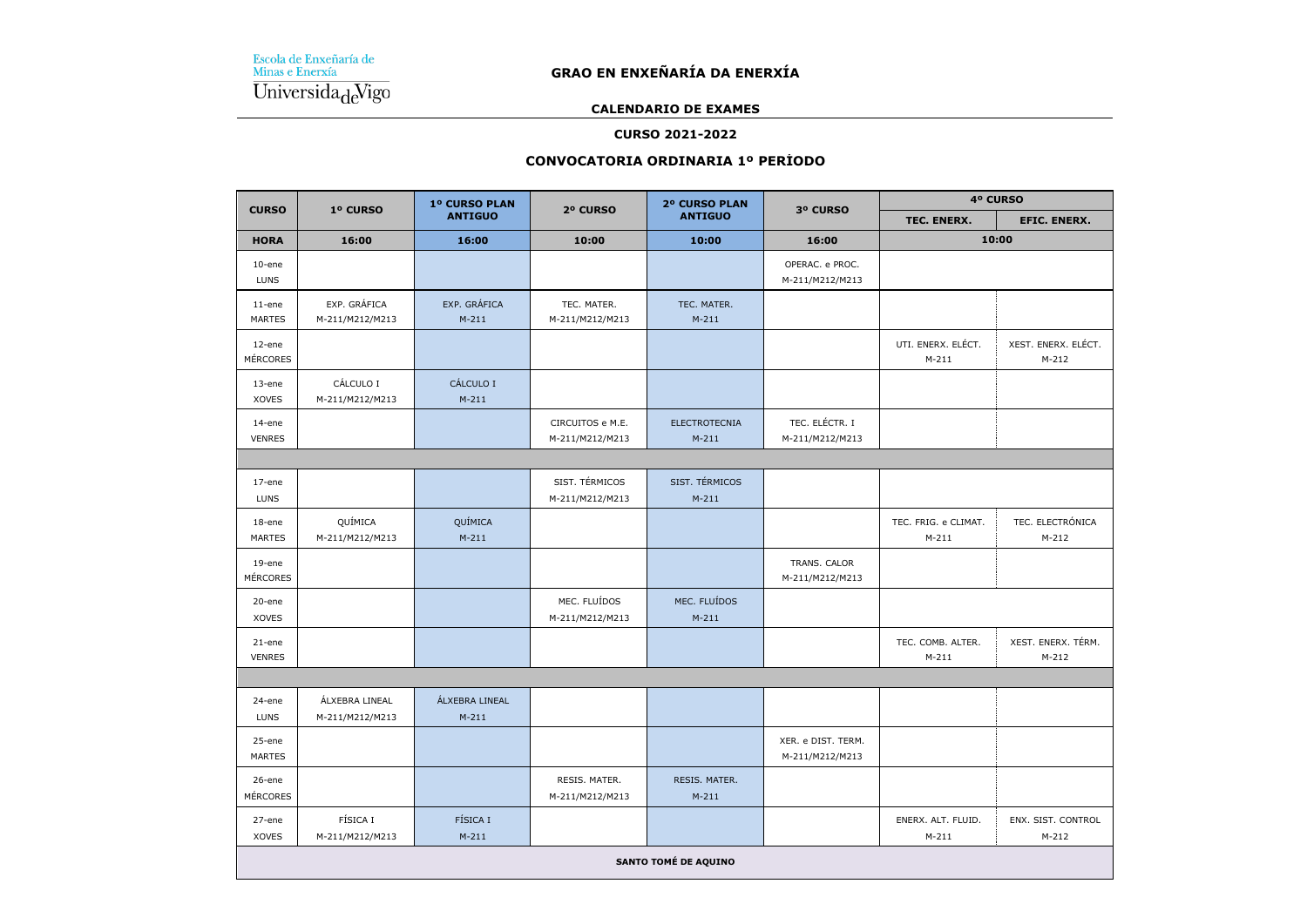## **CALENDARIO DE EXAMES**

### **CURSO 2021-2022**

## **CONVOCATORIA ORDINARIA 2º PERÍODO**

| <b>CURSO</b>                 | 1º CURSO                                   | 1º CURSO PLAN<br><b>ANTIGUO</b>  | 2º CURSO                            | 2º CURSO PLAN<br><b>ANTIGUO</b>   | 3º CURSO                             |                            |             | 4º CURSO (10:00 h)                            |
|------------------------------|--------------------------------------------|----------------------------------|-------------------------------------|-----------------------------------|--------------------------------------|----------------------------|-------------|-----------------------------------------------|
| <b>HORA</b>                  | 16:00                                      | 16:00                            | 10:00                               | 10:00                             | 16:00                                |                            | TEC. ENERX. | <b>EFIC. ENERX.</b>                           |
| 23-may<br><b>LUNS</b>        |                                            |                                  |                                     |                                   | ENX. NUCLEAR<br>M-211/M212           | 04-abr<br><b>LUNS</b>      |             | <b>PROXECTOS</b><br>$M-108$                   |
| 24-may<br><b>MARTES</b>      | DIR. e XESTIÓN<br>M-211/M212/M213          | DIR. e XESTIÓN<br>$M-211$        | TEC. AMBIENTAL<br>M-211/M212        | TEC. AMBIENTAL<br>$M-211$         |                                      | 05-abr<br><b>MARTES</b>    |             |                                               |
| 25-may<br><b>MÉRCORES</b>    |                                            |                                  |                                     |                                   |                                      | 06-abr<br><b>MÉRCORES</b>  |             |                                               |
| $26$ -may<br><b>XOVES</b>    |                                            |                                  | ENX. MECÁNICA<br>M-211/M212/M213    | ENX. MECÁNICA<br>$M-211$          |                                      | 07-abr<br><b>XOVES</b>     |             | EXPL. SOST. REC. ENERX. e MINEIROS<br>$M-108$ |
| 27-may<br><b>VENRES</b>      | CÁLCULO II<br>M-211/M212/M213              | CÁLCULO II<br>$M-211$            |                                     |                                   |                                      | 08-abr<br><b>VENRES</b>    |             |                                               |
|                              |                                            |                                  |                                     |                                   |                                      |                            |             |                                               |
| 30-may<br>LUNS               |                                            |                                  | SEG. e SAÚDE<br>M-211/M212          |                                   |                                      | $18$ -abr<br><b>LUNS</b>   |             |                                               |
| $31 -$ may<br><b>MARTES</b>  |                                            |                                  |                                     |                                   | TEC. ELÉCTR. II<br>M-211/M212        | $19$ -abr<br><b>MARTES</b> |             | OBRAS e REPLANTEOS<br>$M-108$                 |
| $01$ -jun<br><b>MÉRCORES</b> | FÍSICA II<br>M-211/M212/M213               | FÍSICA II<br>$M-211$             |                                     |                                   |                                      | 20-abr<br><b>MÉRCORES</b>  |             |                                               |
| 02-jun<br><b>XOVES</b>       |                                            |                                  | TECN. ELECTRÓNICA<br>M-211/M212     | MEC. SOLOS<br>$M-213$             |                                      | $21$ -abr<br><b>XOVES</b>  |             |                                               |
| 03-jun<br><b>VENRES</b>      |                                            |                                  |                                     |                                   | MOT. e TURB. TÉRM.<br>M-211/M212     | 22-abr<br><b>VENRES</b>    |             | ORG. EMPR. SIST. PROD. e FABR.<br>$M-108$     |
|                              |                                            |                                  |                                     |                                   |                                      |                            |             |                                               |
| 06-jun<br><b>LUNS</b>        |                                            |                                  |                                     | <b>XEOMÁTICA</b><br>$M-211$       | INST. ENER. RENOVABLES<br>M-211/M212 |                            |             |                                               |
| 07-jun<br>MARTES             | INFORMÁTICA<br>M212/M213                   | XEOLOXÍA (10:00 h)<br>$M-211$    |                                     |                                   |                                      |                            |             |                                               |
| 08-jun<br>MÉRCORES           |                                            |                                  |                                     |                                   |                                      |                            |             |                                               |
| 09-jun<br><b>XOVES</b>       |                                            |                                  | TRANSMISIÓN DE CALOR<br>M-105/M-106 | <b>TERMODINÁMICA</b><br>$M - 104$ |                                      |                            |             |                                               |
| 10-jun<br><b>VENRES</b>      | ESTATÍSTICA (10:00 h)<br>M-104/M-105/M-106 | ESTATÍSTICA (10:00 h)<br>$M-104$ |                                     |                                   | CENT. HIDRAUL.<br>M-212/M213         |                            |             |                                               |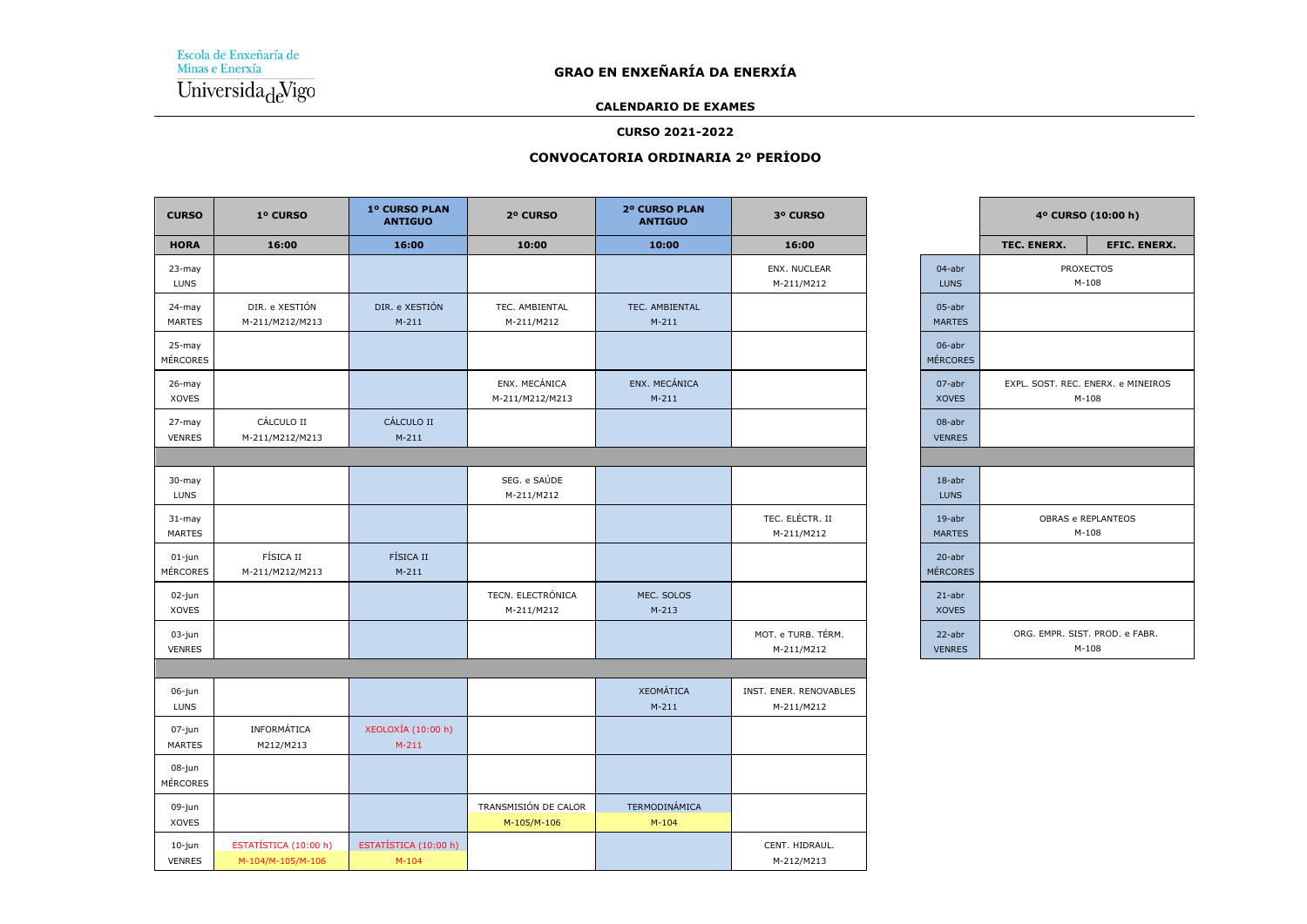## **GRAO EN ENXEÑARÍA DA ENERXÍA**

#### **CALENDARIO DE EXAMES**

#### **CURSO 2021-2022**

#### **CONVOCATORIA EXTRAORDINARIA XULLO**

| <b>CURSO</b>               | 1º CURSO                            |                                      | 2º CURSO                                    | 2º CURSO PLAN                      | 3º CURSO                          | 4º CURSO                                                |                                          |  |
|----------------------------|-------------------------------------|--------------------------------------|---------------------------------------------|------------------------------------|-----------------------------------|---------------------------------------------------------|------------------------------------------|--|
|                            |                                     | 1º CURSO PLAN ANTIGUO                |                                             | <b>ANTIGUO</b>                     |                                   | TEC. ENERG.                                             | <b>EFIC. ENERG.</b>                      |  |
| <b>HORA</b>                | 16:00                               | 16:00                                | 10:00                                       | 10:00                              | 16:00                             | 10:00                                                   |                                          |  |
| 27-jun<br><b>LUNS</b>      | ÁLX. LINEAL<br>M-211/M212           | ÁLX. LINEAL<br>$M-211$               | RESIST. MATER.<br>M-211/M212                | RESIST. MATER.<br>$M-211$          |                                   |                                                         |                                          |  |
| 28-jun<br><b>MARTES</b>    |                                     |                                      |                                             | XEOMÁTICA (12:00 h)<br>$M-106$     | TEC. ELÉCTR. I<br>M-211/M212      | TEC. COMB. ALTERN. (9:00h)<br>$M-211$                   | XEST. ENERX. TÉRMICA (9:00 h)<br>$M-212$ |  |
| 29-jun<br><b>MÉRCORES</b>  | EXP. GRÁFICA<br>M-211/M212          | EXP. GRÁFICA<br>$M-211$              | TEC. MATERIAIS<br>M-211/M212                | TEC. MATERIAIS<br>$M-211$          |                                   |                                                         |                                          |  |
| 30-jun<br>XOVES            | CÁLCULO I (12:00 h)<br>M-211/M-212  | CÁLCULO I (12:00 h)<br>$M-211$       |                                             |                                    | OPERAC. e PROC.<br>M-211/M212     | UTIL. ENERX. ELECTR.<br>$M-106$                         | XEST. ENERX. ELECTR.<br>$M-104$          |  |
| $01$ -jul<br><b>VENRES</b> | QUÍMICA<br>M-211/M212               | QUÍMICA<br>$M-211$                   | SIST. TÉRMICOS<br>M-211/M212                | SIST. TÉRMICOS<br>$M-211$          |                                   |                                                         |                                          |  |
|                            |                                     |                                      |                                             |                                    |                                   |                                                         |                                          |  |
| 04-jul<br><b>LUNS</b>      | DIR. e XESTIÓN (12:00 h)<br>$M-213$ | DIR. e XESTIÓN (12:00 h)<br>$M-213$  | MEC. FLUÍDOS (9:00 h)<br>M-211/M212         | MEC. FLUÍDOS (9:00 h)<br>$M-211$   | MOT. e TURB. TÉRM.<br>$M-213$     | ORG. EMPR. SIST. PROD. e FABR. (12:00h)<br>$M-213$      |                                          |  |
| 05-jul<br><b>MARTES</b>    |                                     |                                      | CIRCUITOS e M.E.<br>M-211/M212              | <b>ELECTROTECNIA</b><br>$M-211$    | TRANS. CALOR<br>M-211/M212        |                                                         |                                          |  |
| 06-jul<br>MÉRCORES         | CÁLCULO II<br>M-211/M212            | CÁLCULO II<br>$M-211$                |                                             |                                    |                                   | ENERX. ALT. FLUID.<br>$M-106$                           | ENX. SIST. CONTROL<br>$M-213$            |  |
| 07-jul<br>XOVES            |                                     |                                      | TEC. AMBIENTAL (9:00 h)<br>$M-212$          | TEC. AMBIENTAL (9:00 h)<br>$M-212$ | TEC. ELÉCT II<br>$M-213$          |                                                         |                                          |  |
| 08-jul<br><b>VENRES</b>    | FÍSICA I<br>M-211/M212              | <b>FÍSICA I</b><br>$M-211$           | SEG. e SAÚDE (12:00 h)<br>$M-212$           |                                    |                                   | TEC. FRIG. e CLIMAT. (9:00 h)<br>$M-213$                | TEC. ELECTRÓNICA (9:00 h)<br>$M-106$     |  |
|                            |                                     |                                      |                                             |                                    |                                   |                                                         |                                          |  |
| $11-jul$<br><b>LUNS</b>    | INFORMÁTICA<br>M-211/M212           |                                      | TECN. ELECTRÓNICA<br>$M-212$                | MEC. SOLOS<br>$M-211$              |                                   | OBRAS e REPLANTEOS (16:00 h)<br>$M-106$                 |                                          |  |
| 12-jul<br><b>MARTES</b>    |                                     |                                      | ENX. MECÁNICA<br>M-211/M212                 | ENX. MECÁNICA<br>$M-211$           | INST. RENOV.<br>$M-213$           |                                                         |                                          |  |
| 13-jul<br>MÉRCORES         |                                     | <b>XEOLOXÍA</b> (10:00 h)<br>$M-213$ |                                             |                                    | XEN. e DIST. TÉRM.<br>M-212/M-213 | PROXECTOS (12:00 h)<br>$M-211$                          |                                          |  |
| 14-jul<br><b>XOVES</b>     | FÍSICA II (9:00 h)<br>M-211/M212    | FÍSICA II (9:00 h)<br>$M-211$        |                                             |                                    | ENX. NUCLEAR<br>$M-213$           | EXPL. SOST. REC. ENERX. e MINEIROS (12:00 h)<br>$M-106$ |                                          |  |
| 15-jul<br><b>VENRES</b>    | ESTATÍSTICA (12:00 h)<br>$M-211$    | ESTATÍSTICA (12:00 h)<br>$M-211$     | TRANSMISIÓN DE CALOR<br>(9:00 h)<br>$M-212$ | TERMODINÁMICA (9:00)<br>M213       | CENT. HIDRÁULICA<br>M-212/M-213   |                                                         |                                          |  |